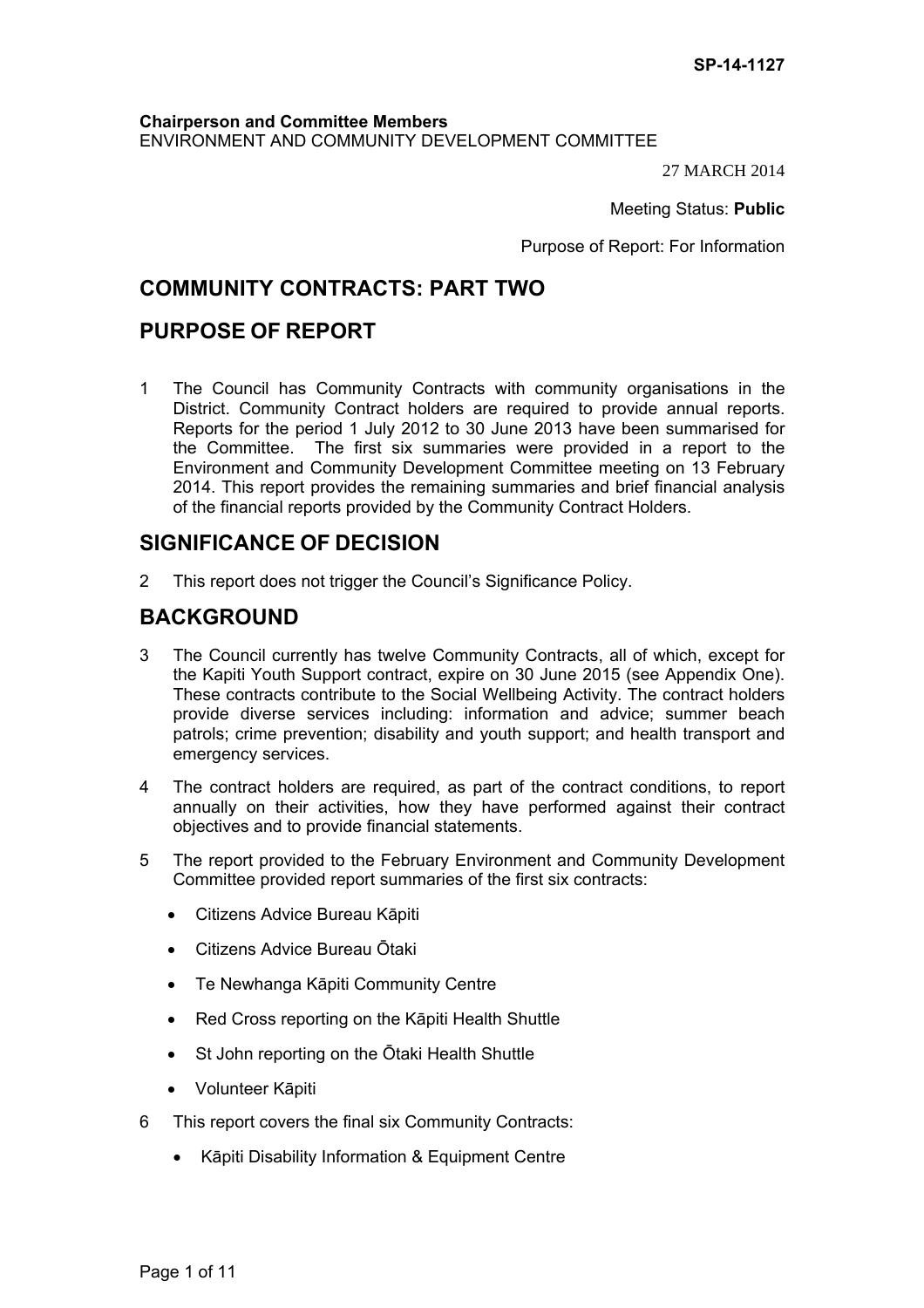- Kapiti Emergency Medical Services
- Kapiti Safer Community Trust
- Kapiti Youth Support (KYS)
- Surf Life Saving New Zealand reporting on Paekākāriki and Ōtaki patrols.
- 7 Contracts are generally reviewed and awarded in line with LTP timeframes. A follow up review of this funding will be undertaken later this year. A report will be provided to the Committee to inform decisions on Community Financial Support for the 2015 LTP. The review will include assessment of the expenditure in accordance with the new purpose for local government: "to meet the current and future needs of communities for good-quality local infrastructure, local public services, and performance of regulatory functions in a way that is most cost effective for households and businesses."

## **CONSIDERATIONS**

8 Summaries of the six organisations in this report are provided in Appendix Two. There have been no concerns about the contracts to provide the beach patrols with New Zealand Surf Life Saving, with the Kapiti Disability Information and Equipment Centre or with the Kapiti Youth Support (KYS). There are two contracts which have required closer communication and monitoring: the Kapiti Emergency Medical Service and the Kāpiti Safer Community Trust contracts.

Kapiti Emergency Medical Services

9 The Kapiti Emergency Medical Services (EMS) service is in abeyance as EMS does not currently have a doctor. EMS is returning half of the funding for the current year and there are ongoing discussions about future plans for the service. EMS has recommended that the returned funding be reallocated to support Neighbourhood Support; however the funding was specifically approved for EMS services and any reallocation should be made with the Community Financial Support process. Further, it should be noted that the Neighbourhood Support service already receives funding under the contract with the Kapiti Safer Community Trust. When EMS is again able to provide the service, funding for this contract will continue until the completion of the contract. Decisions about future funding will be made within the Community Financial Support Review.

Kapiti Safer Community Trust

- 10 The Trust reports on and continues to provide excellent early intervention family support services which contribute to a safer community. Progress on the crime prevention planning, provision of strategic direction and coverage of Ōtaki contract objectives has been hampered by capacity, funding pressure and staff illness. Some encouraging progress has been made subsequent to the reporting period. More detail is provided in Appendix Two.
- 11 There is close communication and monitoring of this contract. This monitoring and communication will continue and form part of the Community Financial Support Review for the 2015 LTP.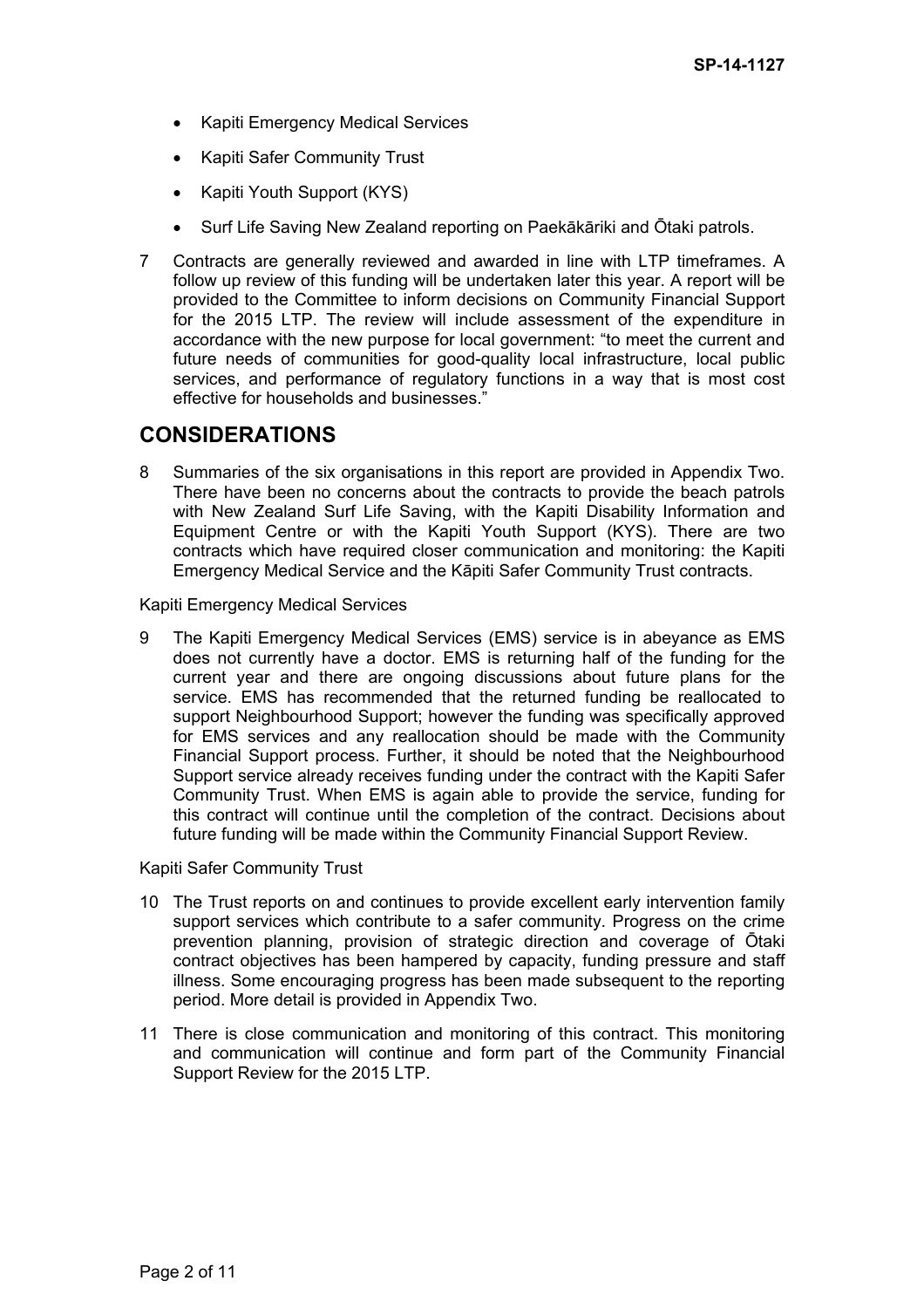#### **Financial Analysis**

12 All contract holders have provided financial reports which meet their contract requirements. Overall, the standard of reports received this year has improved on last year. Seven of these organisations have had their financials either audited or independently reviewed and all seemed to be in a sound financial position. This review is not a requirement, as it can prove too costly for small organisations, but does provide a helpful level of assurance. A brief analysis of each financial report received can be found in Appendix Three.

## Financial Considerations

13 There are no financial considerations as a result of this report.

### Legal Considerations

14 There are no legal considerations.

### **Delegation**

15 The Environment and Community Development Committee has delegated authority to consider this matter. Reference Section B. 1.7.8

Grants Funding and Contracts for Service 7.8 Authority to receive and approve (as required) annual reports, budgets and plans from organisations funded by the Council through grants funding and contracts for service

### **Consultation**

16 There has been continuing communication throughout the reporting period with the Community Contract holders.

## Policy Implications

17 There are no policy implications arising from this report.

## Tāngata Whenua Considerations

18 There are no current considerations arising from this report.

## Publicity Considerations

19 There are no publicity considerations for the Council related to this report. Each organisation is responsible for its own publicity. There is an opportunity to do a media release to acknowledge the work of the organisations and the support from the Council.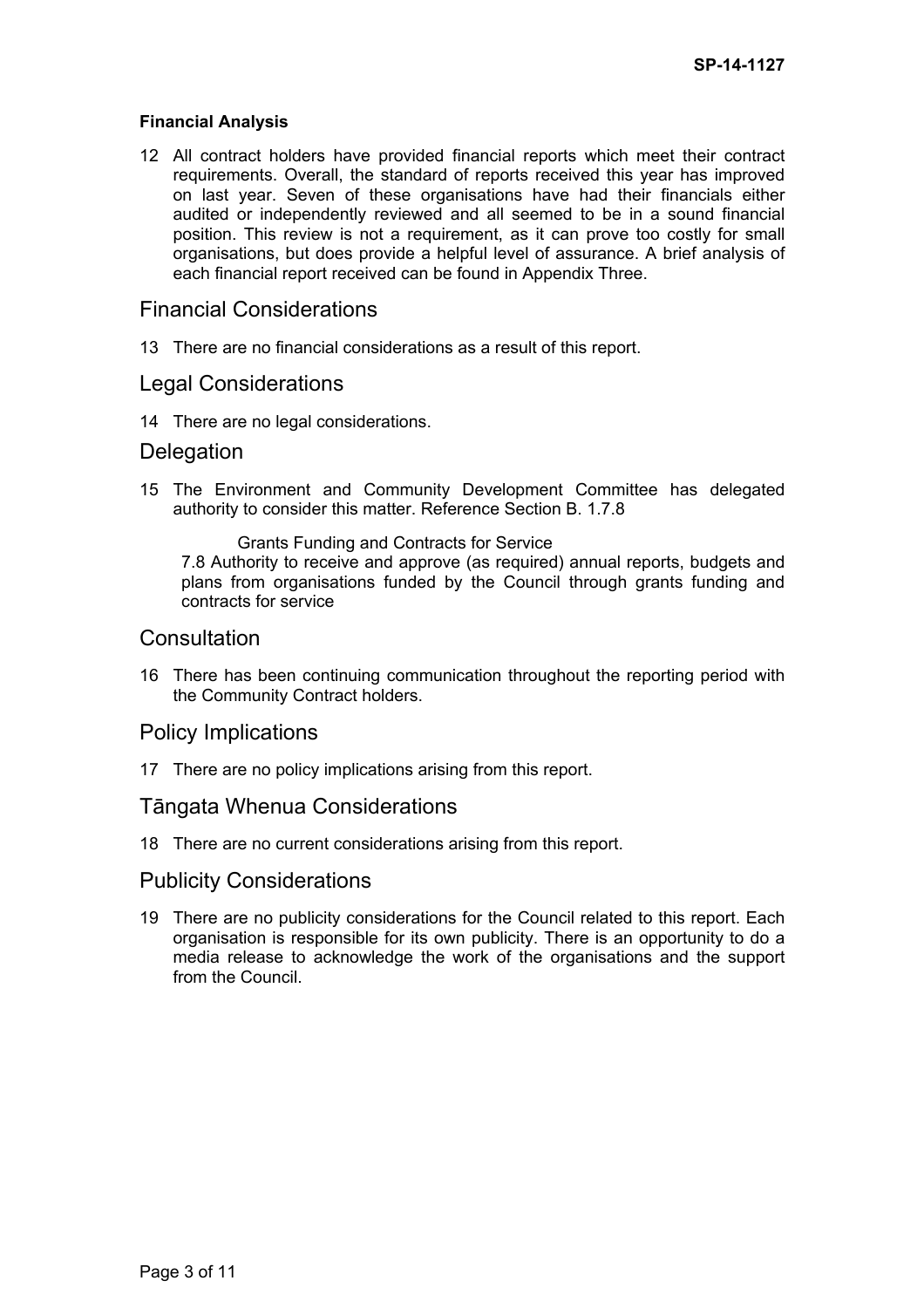# **RECOMMENDATIONS**

- 20 That the Committee notes the report on performance by Community Contract holders, as set out in Appendix Two of this report SP-13-1089 and notes the areas of concern.
- 21 That the Committee thanks the Community Contract holder organisations for their valuable work.

| <b>Report prepared by:</b>             |                                                                                  | Approved for submission by:                                |  |  |  |  |
|----------------------------------------|----------------------------------------------------------------------------------|------------------------------------------------------------|--|--|--|--|
| Sam Hutcheson                          |                                                                                  | Stephen McArthur                                           |  |  |  |  |
| <b>Senior Social Wellbeing Advisor</b> |                                                                                  | <b>Group Manager Strategy &amp;</b><br><b>Partnerships</b> |  |  |  |  |
| <b>ATTACHMENTS:</b>                    |                                                                                  |                                                            |  |  |  |  |
| <b>Appendix One:</b>                   | <b>Community Contracts</b>                                                       |                                                            |  |  |  |  |
| <b>Appendix Two:</b>                   | <b>Community Contract Report Summaries 1 July 2012 to 30</b><br><b>June 2013</b> |                                                            |  |  |  |  |

**Appendix Three: Community Contracts Financial Analysis 2013**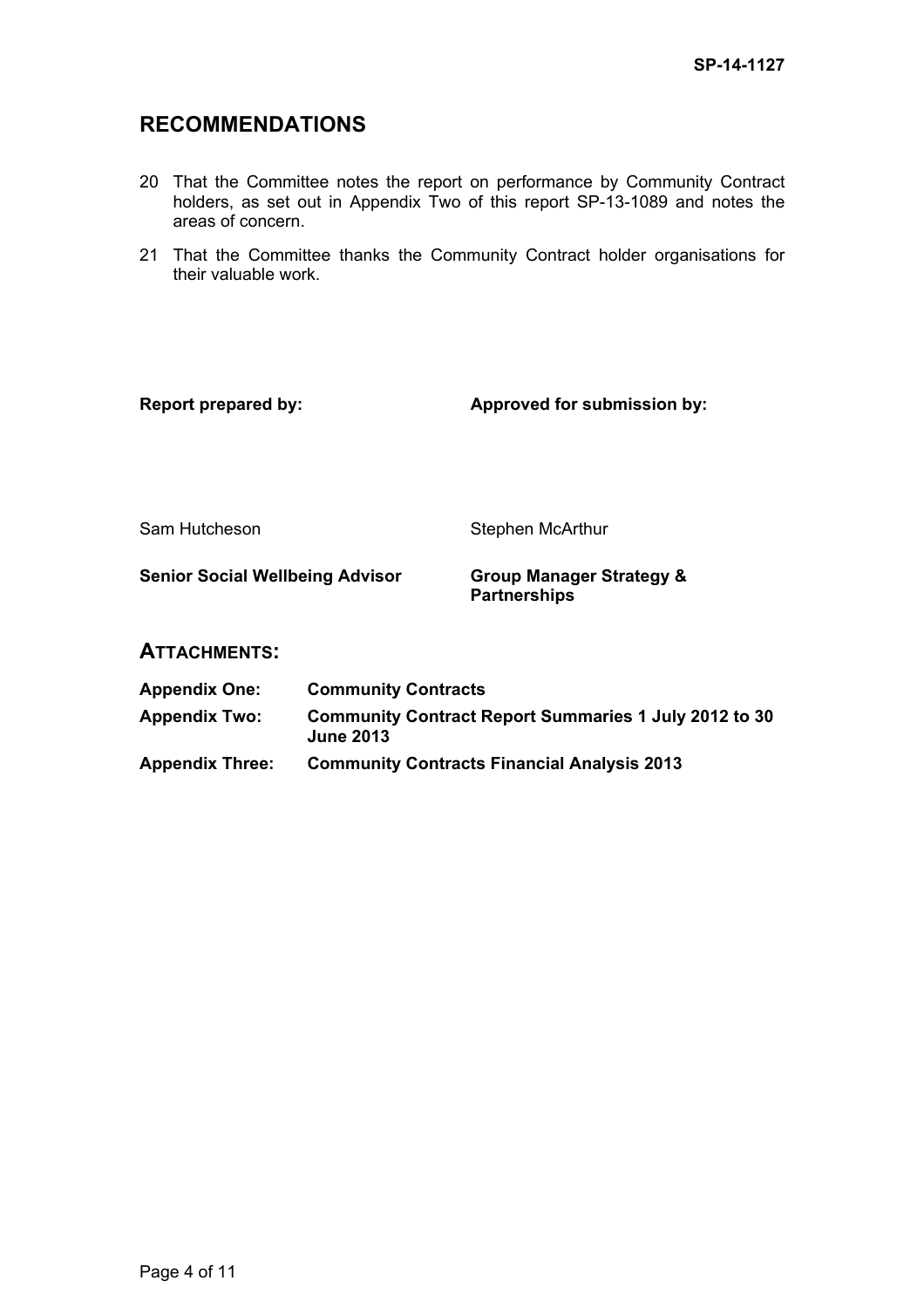| <b>External</b><br><b>Agency/Partner</b>                           | Brief description of service as required in the<br><b>Contract</b>                                                                                                                                                                                                                                             | <b>Council funding</b><br>2012/2013 |  |  |  |
|--------------------------------------------------------------------|----------------------------------------------------------------------------------------------------------------------------------------------------------------------------------------------------------------------------------------------------------------------------------------------------------------|-------------------------------------|--|--|--|
| Citizens Advice<br>Bureau Kāpiti                                   | Information, advice, referral and advocacy<br>services based in Coastlands.                                                                                                                                                                                                                                    | \$12,274                            |  |  |  |
| Citizens Advice<br>Bureau Ōtaki                                    | Information, advice, referral and advocacy<br>services based in Otaki town centre.                                                                                                                                                                                                                             | \$12,274                            |  |  |  |
| <b>Disability</b><br>Information &<br>Equipment Centre -<br>Kāpiti | Based in the Kāpiti Community Centre, they<br>provide information on disability, disability<br>equipment and disability support services. The<br>Centre also provides administrative support for<br>the Kāpiti Accessibility Advisory Group (AAG).                                                             | \$30,755 and \$5,120<br>for the AAG |  |  |  |
| Te Newhanga Kāpiti<br><b>Community Centre</b><br>Inc               | A facility that provides rooms and spaces for<br>community meetings, networks and activities - a<br>focus for community initiated activities.                                                                                                                                                                  | \$28,536                            |  |  |  |
| Kapiti Emergency<br><b>Medical Service</b><br>Trust                | A Kāpiti based emergency medical service - now<br>a partner in the new pilot Urgent Community Care<br>service.                                                                                                                                                                                                 | \$16,801                            |  |  |  |
| Kapiti Safer<br><b>Community Trust</b>                             | Promotion and coordination of crime prevention<br>initiatives in the District; provision of support<br>services for families in need; truancy services to<br>schools, Strengthening Families. Delivers the<br>Crime Prevention Plan which includes support for<br>Neighbourhood Support and Community Patrols. | \$84,974                            |  |  |  |
| Kapiti Youth Support<br>(KYS)                                      | Delivers support services for young people<br>including a young mothers programme and<br>mentoring services for vulnerable young men.                                                                                                                                                                          | \$51,200                            |  |  |  |
| Red Cross: Kāpiti<br><b>Health Shuttle</b>                         | Provides a shuttle service to get patients to<br>hospital and outpatient appointments.                                                                                                                                                                                                                         | \$7,680                             |  |  |  |
| Surf Life Saving<br>New Zealand                                    | Professional life guard services over the summer<br>holidays at Ōtaki.                                                                                                                                                                                                                                         | \$20,787                            |  |  |  |
| Surf Life Saving<br>New Zealand                                    | Professional life guard services over the summer<br>holidays at Paekākāriki.                                                                                                                                                                                                                                   | \$20,787                            |  |  |  |
| St John: Otaki<br><b>Health Shuttle</b>                            | Provides a shuttle service to get patients to<br>hospital and outpatient appointments.                                                                                                                                                                                                                         | \$7,680                             |  |  |  |
| Volunteer Kāpiti                                                   | Provides the essential voluntary workforce<br>needed to maintain and sustain the work of the<br>community-based organisations on the Kāpiti<br>Coast.                                                                                                                                                          | \$25,600                            |  |  |  |
| <b>Total</b>                                                       |                                                                                                                                                                                                                                                                                                                | \$324,468                           |  |  |  |

# **Appendix One: Community Contracts**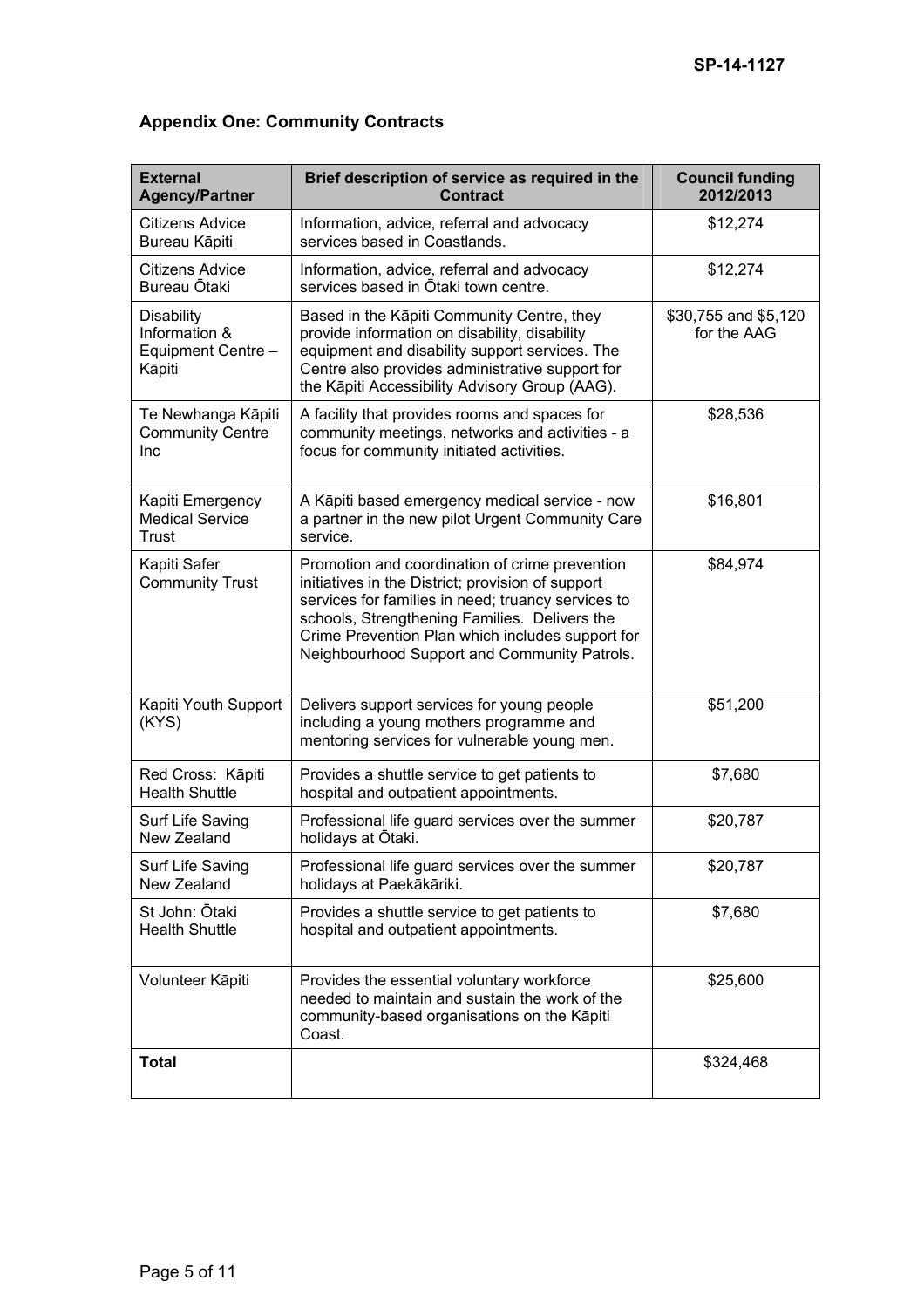#### **Appendix Two**

### **Community Contract Report Summaries**

#### **1 July 2012 to 30 June 2013**

#### **Kāpiti Disability Information & Equipment Centre**

There has been a 14.5% increase in demand for the service over the period, with 5107 requests for the Centre's services. The majority of these requests have been enquiries about equipment either for purchase or hire. The Total Mobility Scheme, which provides subsidised taxi services to people who have an impairment, generates a lot of enquiries and subsequent follow-ups from the Centre's assessors.

The Centre continues to be a first point of contact for many people wishing to access the services of other organisations and health service providers. Good networks are actively maintained with relevant organisations, disability support providers, government departments, social service agencies and consumer groups. Centre staff continued promoting the service and have increased the number of regular visits to retirement villages.

Towards the end of 2011, the Centre secured funding through the Office of Disability Issues to run some workshops as a pilot, in partnership with the Council and the Kāpiti Accessibility Advisory Group. The aim of the workshops was to increase the awareness of disability amongst the Council staff and improve the disability responsive and service to customers with disabilities. The workshops proved very successful and are now provided on an ongoing basis to Council staff. The Centre will be looking for opportunities to provide this training to other organisations on the Coast.

The Centre has strengthened its Trust Board. Trust membership has grown from three members a year ago to a membership of nine. The Centre continues to provide some administrative support to the Kāpiti Accessibility Advisory Group.

The Centre will be focussing on providing a mobile service which is primarily aimed at service provision in Wellington but will also benefit the Kāpiti Coast, particularly Otaki.

#### **Kāpiti Emergency Medical Services (EMS)**

During the reporting period, Chris Lane, the long time Medical Director and Doctor for EMS left the service. A replacement doctor was sourced and became fully operational, providing the service alongside the Wellington Free Ambulance (WFA) and their Intensive Care Paramedics (ICP). WFA assisted with emergency management training to ensure the new doctor was aware of the policies and procedures for attendance at significant incidents and emergencies.

WFA have improved ICP attendance and this has increased ambulance availability by on scene medical treatment lessening the need for patient transport through to hospital. The WFA service availability has a flow on effect on the demand for EMS.

However, the new doctor has since moved on and EMS is not currently providing the service.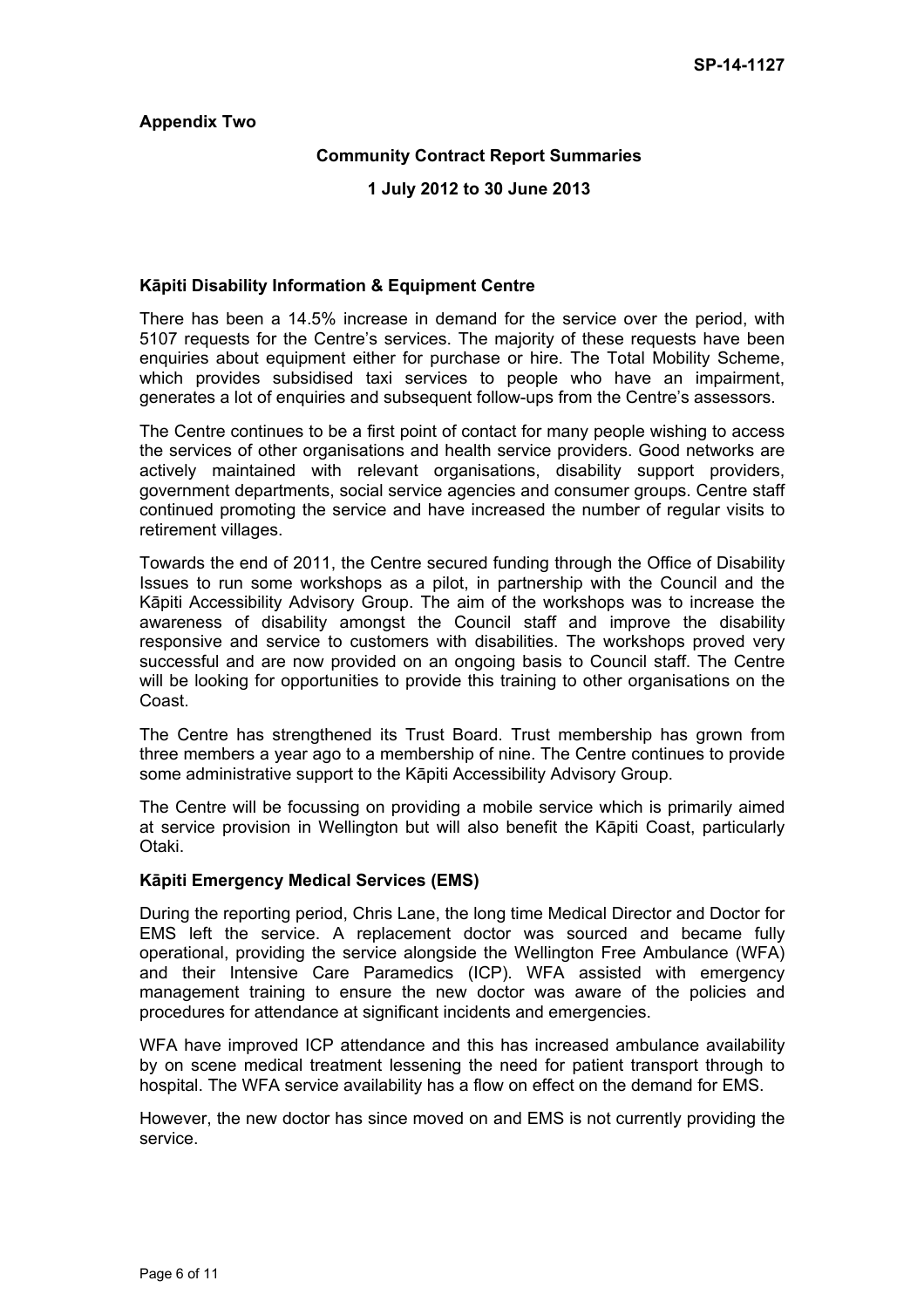### **Kāpiti Safer Community Trust**

The Trust has continued to offer valuable early intervention family support services. However, progress on the crime prevention planning, provision of strategic direction and coverage of Ōtaki has been hampered by capacity, funding pressure and staff illness within the contract reporting period.

During the reporting period the Trust provided leadership for the Keep Peace Group that was established in September 2012 in response to the Kapiti Lights deaths.

Encouraging progress has however been made in the current year, which includes leading the Keep Peace Group and supporting the merging of three key groups as one network group to increase effective collaboration:

- Keep Peace Group, a group of agencies working with the young people most at risk after the two deaths at the Kapiti Lights complex in 2012,
- Kāpiti Post-vention Initiative, a networking group which has played an important part in reducing youth suicide on the Coast, and
- Kāpiti Alcohol Liaison Group, a group of agencies which work to reduce alcohol-related harm.

How crime prevention activities will be delivered will form part of the focus of the review of Community Financial Support which will inform the 2015 LTP.

The Trust has done some work on a Crime Prevention Plan. It provided some support for the Kāpiti Coast Alcohol Liaison Group which advocated for the Alcohol Free Zone. The Trust continues to support Neighbourhood Support (NS) and the NS promotional leaflet now has a greater focus on emergency preparedness. The Trust donated vehicles to two Community Patrols and has also provides some support for the Community Patrols towards petrol.

## **Kapiti Youth Support (KYS)**

For the report period 1 July 2012 – 30 June 2013, Kapiti Youth Support targeted their funding on two of the four objectives in their contract; delivering youth development programmes for young mothers/ parents and ensuring youth participation in decision making within the organisation.

One other objective is not discussed in the report; mentoring for young men. Reporting on the remaining objective is found in the information supplied on young parenting support provided by KYS; delivering supportive services for young people.

KYS continues to respond to the needs of young parents in the District. They provide a diverse range of services for young parents including; home visits, parenting courses and advocating for young parents. A new programme begun in February 2013 in their Otaki site with 10 young parents continues to be in demand weekly.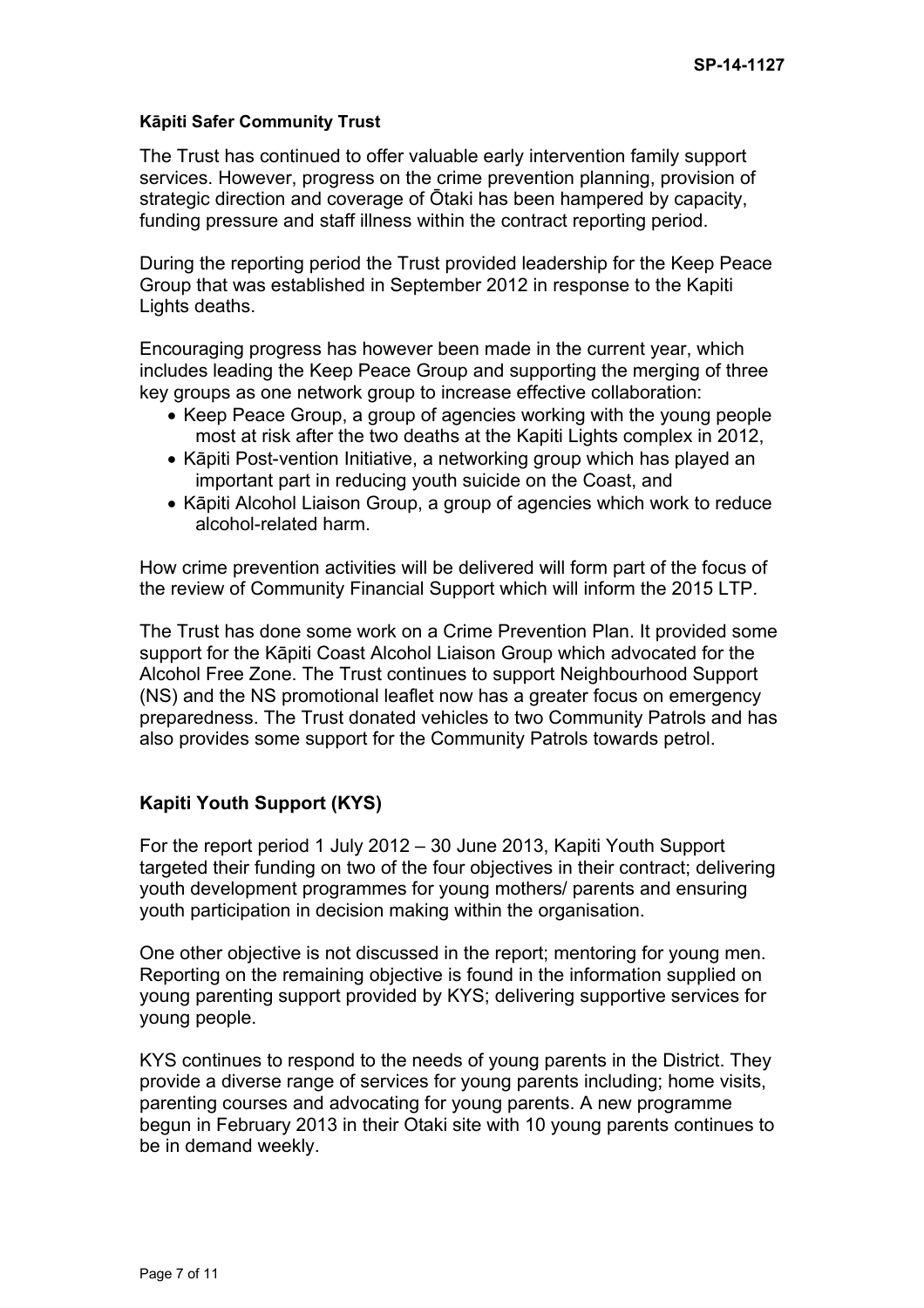There has been an increase in young parents accessing KYS. This is a result of new clients who are young parents accessing the service as well as an increase in active clients increasing their visitations (clinical and counselling). There has been increase in young parents seeking support with family relationship issues and with parenting throughout the ages/ stages of caring for children.

There is a small amount of information in the report on youth participation in decision making. Their ongoing peer support programme provides their college aged peer support group with many opportunities for skill development and leadership. While this group's primary role is to support other young people who come into the service, the group has delivered several youth projects over the reporting period. These include; running a fair in Youth Week, hosting a youth art exhibit in the Arts Trail and partnering with KYS to deliver resiliency workshops to college students.

## **Surf Life Saving New Zealand (NZSLS) reporting on Paekākāriki and Ōtaki beaches**

NZSLS are the contract holders for the professional life guard services for both the Paekākāriki and Ōtaki beaches over the summer. The professional life guards provide the patrols during the week and volunteers cover the weekends. The report relates to the previous summer during which the professional guards patrolled from 17 December 2012 to 25 January 2013, during which 675 hours of service were provided on each beach.

On the Ōtaki beach, the service provided 14 rescues, seven first aid responses, two searches and 365 preventative actions undertaken. On the Paekākāriki beach there was one rescue, six first aids, three searches and 520 preventative actions undertaken. These preventative actions were taken by the lifeguards to encourage beach goers out of dangerous situations and are focused on educating the public to prevent potentially fatal incidents. There were no critical incidents during the 2012/2013 Regional Lifeguard Programme.

NZSLS reports a successful programme both from a public and internal perspective. The service not only provides a safer environment for the local communities and visitors to enjoy but also provides an employment opportunity and personal development for young people. The skills and experience is then returned to their club and the communities in which they live.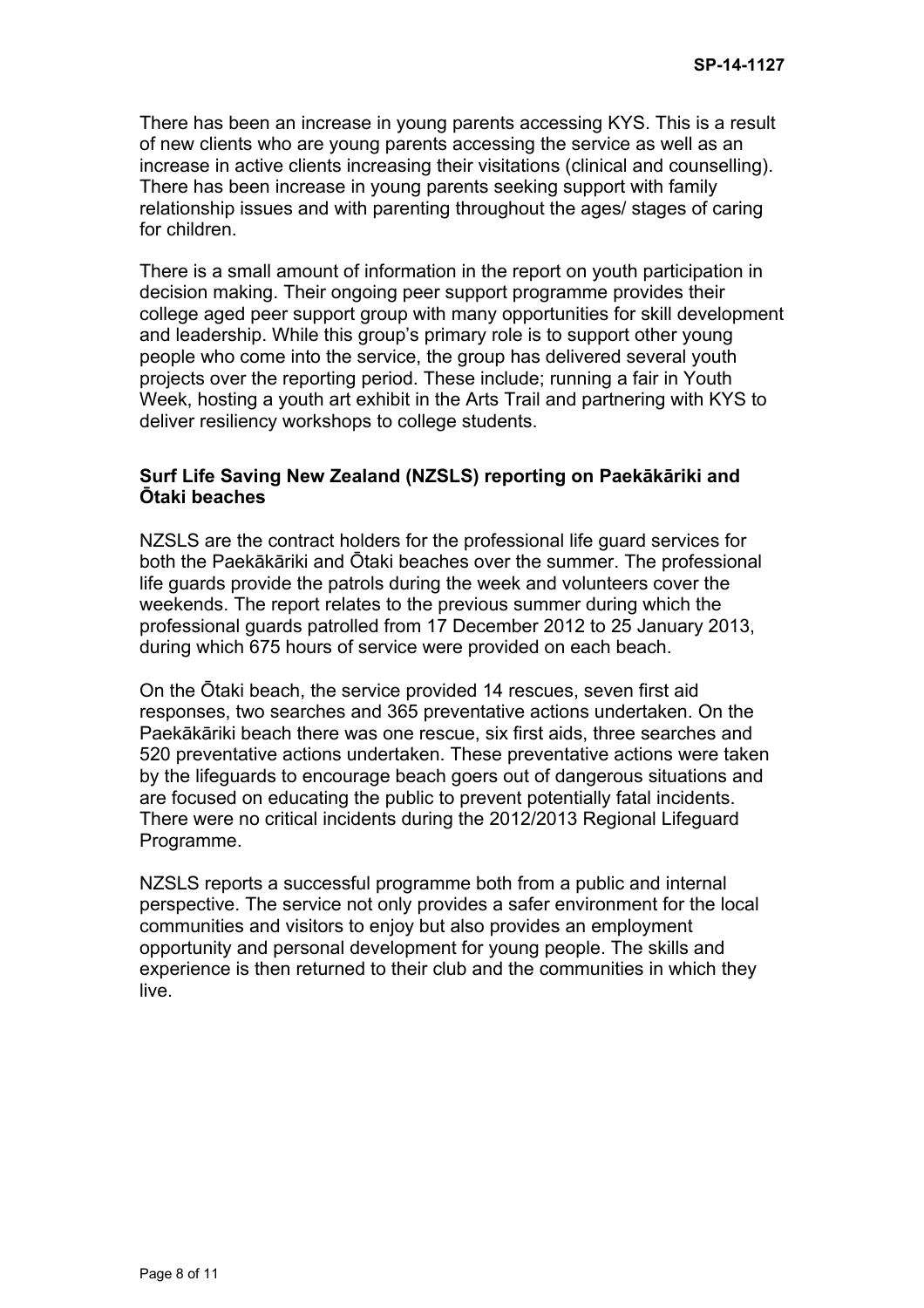#### **Appendix Three**

#### **Community Contracts Financial Analysis 2013**

| Organisation                                                                                 | <b>KCDC</b><br><b>Grant Year</b><br><b>Endina</b><br>30/06/13 | <b>Total</b><br><b>Revenue</b> | <b>KCDC</b><br>Grant /<br>Revenue | <b>Surplus</b><br>/ Deficit | <b>Surplus</b><br>Revenue | <b>Total</b><br><b>Equity</b> | <b>Total</b><br><b>Assets</b> | <b>Equity</b><br><b>Assets</b> | <b>Financial</b><br>Governance                                                 | <b>Comment on Financial Statements</b>                                                                                                                                                                                                                                                                                               |
|----------------------------------------------------------------------------------------------|---------------------------------------------------------------|--------------------------------|-----------------------------------|-----------------------------|---------------------------|-------------------------------|-------------------------------|--------------------------------|--------------------------------------------------------------------------------|--------------------------------------------------------------------------------------------------------------------------------------------------------------------------------------------------------------------------------------------------------------------------------------------------------------------------------------|
|                                                                                              | \$000                                                         | \$000                          | %                                 | \$000                       | $\%$                      | \$000                         | \$000                         | %                              |                                                                                |                                                                                                                                                                                                                                                                                                                                      |
|                                                                                              |                                                               |                                |                                   |                             |                           |                               |                               |                                |                                                                                |                                                                                                                                                                                                                                                                                                                                      |
| Citizens Advice Bureau Kapiti                                                                | 12                                                            | 17                             | 71%                               | 1                           | 6%                        | 23                            | 23                            | 100%                           | Independent<br>Review by<br>Accountant                                         | Revenue up by \$1k on last year expenses<br>marginally down. Surplus of \$1k for the<br>year. Well funded with cash of \$20k and<br>minimal liabilities. Financial statements<br>subject to independent review rather than<br>audit.                                                                                                 |
| Citizens Advice Bureau Otaki                                                                 | 12                                                            | 20                             | 60%                               | -0                          | $-2%$                     | 41                            | 41                            | 100%                           | Audited by<br>local<br>accounting<br>practice                                  | Breakeven result for year. Revenue in line<br>with last year but expenses \$2k up. Minimal<br>liabilities with good cash reserves.                                                                                                                                                                                                   |
| Kapiti Safer Community Trust                                                                 | 85                                                            | 383                            | 22%                               | $-28$                       | $-7%$                     | 159                           | 453                           | 35%                            | Not audited<br>but compiled<br>by<br>accountancy<br>firm                       | Funding shortfall in the year. P&L loss of<br>\$28k for year. Revenue down \$53k (other<br>income & sundry grants down - increase in<br>KCDC & Govt grants partially offsets).<br>Expenses down by \$45k (salaries & project<br>expenses).                                                                                           |
| Surf Life Saving NZ reporting on<br>Paekakariki and Otaki Surf Life<br>Saving Clubs combined | 42                                                            | N/A                            | N/A                               | N/A                         | N/A                       | N/A                           | N/A                           | N/A                            | Audit of<br>national<br>organisation<br>by chartered<br>accounting<br>practice | National accounts presented with no Kapiti<br>numbers available                                                                                                                                                                                                                                                                      |
| Te Newhanga Kapiti Community<br>Centre Inc.                                                  | 29                                                            | 115                            | 25%                               | $\overline{7}$              | 6%                        | 26                            | 69                            | 38%                            | Independent<br>Review by<br>Accountant                                         | Revenue up \$8k. Lower grants received but<br>higher rental income and course fees offset<br>this. Course costs added \$8k to expenses<br>but other expenses were down on last year<br>by \$5k. Surplus for the year was \$7k against<br>\$11k last year. This years result included a<br>\$9k provision for capital replacement and |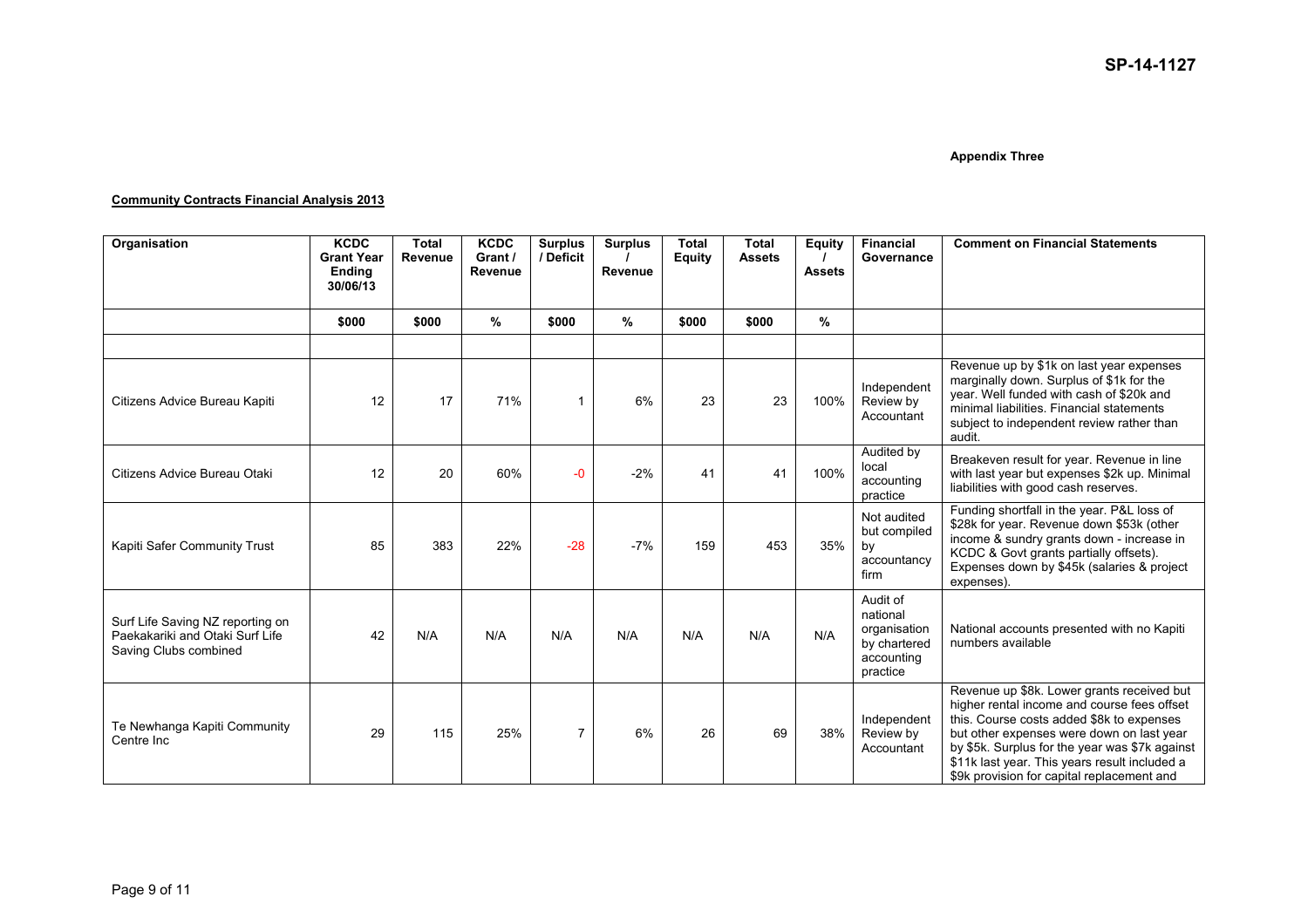|                                                              |    |       |     |       |         |         |           |      |                                                                       | website development.                                                                                                                                                                                                                                                                                                                                                                                                                        |
|--------------------------------------------------------------|----|-------|-----|-------|---------|---------|-----------|------|-----------------------------------------------------------------------|---------------------------------------------------------------------------------------------------------------------------------------------------------------------------------------------------------------------------------------------------------------------------------------------------------------------------------------------------------------------------------------------------------------------------------------------|
| Disability Information and<br>Equipment Centre - Kapiti Inc. | 31 | 179   | 17% | 22    | 12%     | 93      | 149       | 62%  | Audited by<br>local<br>accounting<br>practice                         | Combined Kapiti & Wellington results<br>reported although P&L separates the<br>divisions. Kapiti surplus \$22k. Income down<br>\$17k (contracts & grants). Expenses down<br>\$10k (salaries).                                                                                                                                                                                                                                               |
| Kapiti Emergency Medical<br>Services Trust                   | 17 | 365   | 5%  | 96    | 26%     | 237     | 240       | 99%  | Not audited                                                           | Profit turnaround from \$123k loss to \$96k<br>profit. WFA providing more of the service<br>and substantial DHB grants were received.<br>Minimal liabilities with cash at Bank of \$94k.                                                                                                                                                                                                                                                    |
| Kapiti Youth Support Trust                                   | 51 | 1,036 | 5%  | 159   | 15%     | 875.485 | 1,041,523 | 84%  | Audited by<br>local<br>accounting<br>practice                         | Profit of \$159k. Well funded & financially<br>sound – liabilities of \$166k but assets<br>\$1,041k. Contingent liabilities of \$614k.<br>Income up \$16k on last year but expenses,<br>mainly in employment costs up \$104k.<br>Accounts audited but not signed by<br>Trustees.                                                                                                                                                            |
| Volunteer Kapiti                                             | 26 | 74    | 35% | $-13$ | $-18%$  | 26      | 26        | 100% | Audited by<br>Chartered<br>Accountant                                 | Balance date changed to 30 June -<br>accounts for 15 month period. Loss of \$13k<br>for 15 months due to higher salaries (staff<br>changes and 1 extra part time employee)<br>and marketing costs. Income from grants is<br>on an annual basis so there was no pro-rate<br>increase for 15 months (unlike expenses)<br>which impacted on the result. Also changed<br>from a cash basis of reporting to accrual but<br>the impact was minor. |
| Red Cross NZ reporting on the<br>Kāpiti Health Shuttle       | 8  | 18    | 44% | $-30$ | $-167%$ | N/A     | N/A       | N/A  | National<br>organisation,<br>local<br>financials<br>not<br>available. | Revenue \$3k up on 2012 through higher<br>donations. Expenses down by \$6k - lower<br>vehicle running partially offset by higher<br>salaries.                                                                                                                                                                                                                                                                                               |